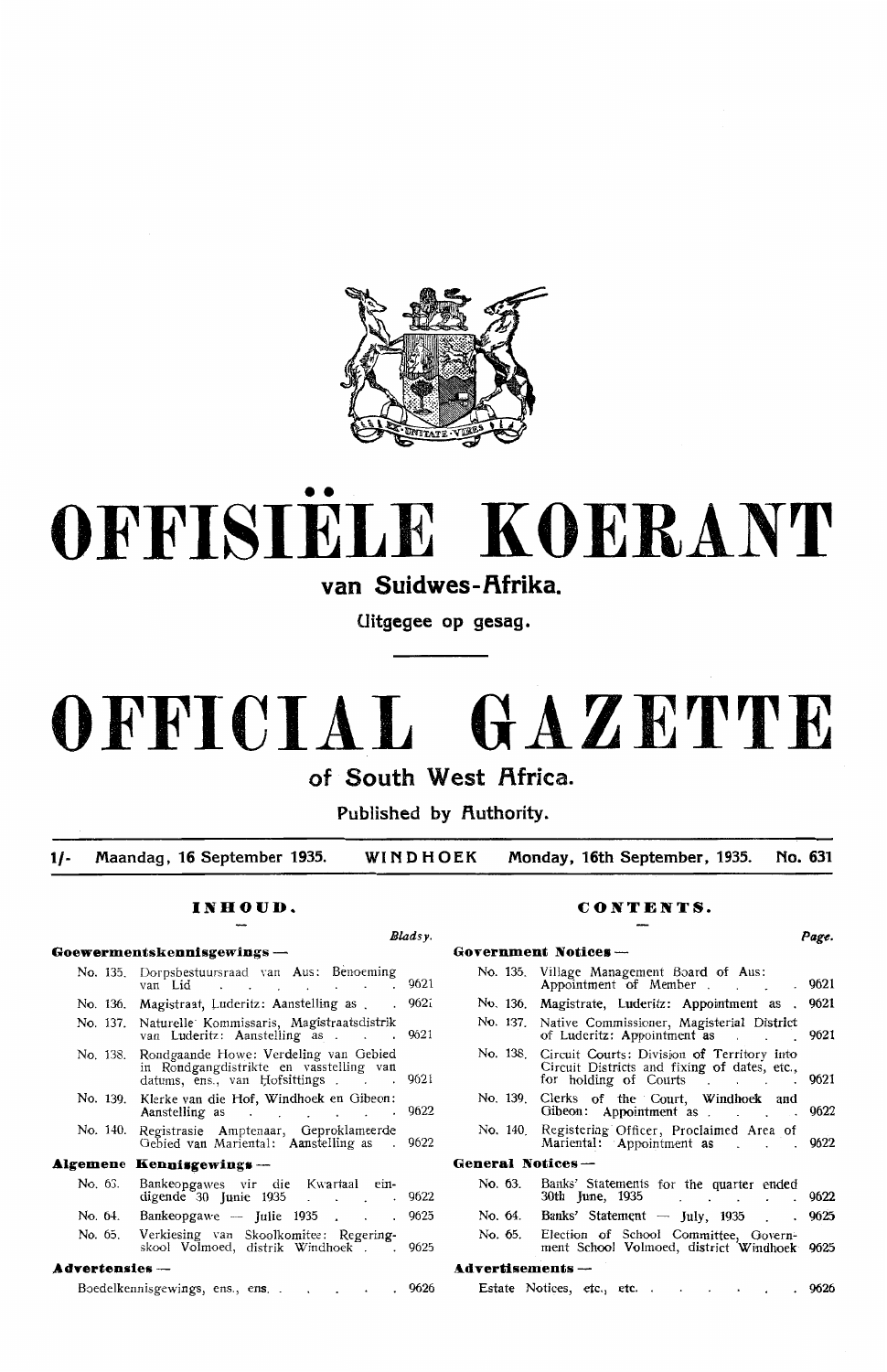## **Goewermentskennisgewings.**

Die volgende Goewermentskennisgewings word vir algegemene informasie gepubliseer.

> F. P. COURTNEY CLARKE, *Sekretaris vir Suidwes-Afrika.*

Kantoor van die Adrninistrateur, Windhoek,

No. 135.] [ 4 September 1935

#### DORPSBESTUURSRAAD VAN AUS:

#### BENOEMING VAN LID.

Dit het die Administrateur behaag om, ooreenkomstig artikel twee (c) van "De Dorpsbestuursraden Proklamatie, 1925" (Proklamasie No. 2 van 1925), die heer HERMAN **BRANDT** as lid van die Dorpsbestuursraad van Aus te benoem, in die plek van die heer G. B. Albertyn, wat bedank het.

Dit het die Administrateur behaag om die volgende aanstelling te maak :-

JOHN BENJAMIN MULLER om Magistraat vir die distrik van Luderitz, in die plek van F. W. Ninow, wie ver-<br>pl'aas is, met ingang vanaf die 1ste Augustus 1935, te wees.

Dit het die Administrateur behaag kragtens die bevoegdhede aan hom verleen ooreenkomstig subartikel (2) van artikel vier van die "Naturelle-Administrasie Proklamasie 1928" (No. 15 *vier* van die "Naturelle-Administrasie Proklamasie 1928" (No. 15<br>van 1928), die volgende amptenaar as Naturelle Kommissaris vir die gebied wat teenoor sy naam geskrywe is, met ingang<br>vanaf die gespesifiseerde datum aan te stel:

AS NATURELLE KOMMISSARIS.

*Naam.*  John Benjamin Gebied waarvoor aangestel. Daium.

MuHer. Magistraatsdistrik van Luderitz\_ 1.8.35.

No. 138.) [ 4 September 1935. No. 138.] [ 4th September, 1935.

#### RONDOAANDE HOWE.

Kragtens en ingevolge die bevoegdhede verleen ooreen- komstig Artikels *twee* en *drie* .van : "De V,erdere Rechtshedelings Proklamatie 1920" het die Administrateur die Gebied van Suidwes-Afrika in die volgende Rondgaande Hof distrikte verdeel:-

- ( **1)** *N ooi delike R,:mdgaande Hof distrik* wat die Magistraatsdistrikte van Grootfontein, Omaruru, Otjiwarongo, Outjo en Ovamboland hevat;
- (2) Suidelike Rondgaarde Hof distrik wat die Magistraatsdistrikte van Aroab, Bethanie, Gibeon, Gobabis, Karihib, Keetmanshoop, Luderitz, Maltahohe, Okahandja, Reho-both, Swakopmund, Warmbad en Windhoek hevat,

en het beveel- dat Rondgaande Howe in die dorpe gehou sal word en op die dae en op die tye wat in die Bylae hiervan<br>uiteengesit is, met dien verstande dat ingeval die Regter deur enige onvoorsiene oorsaak of oponthoud verhinder word om die Rondgaande Hof te open op enige van die vermelde<br>pfekke op die dag wat vasgestel is vir die doel, word so-<br>danige Rondgaande Hof geopen op die dag waarop die Regter op sodanige plek aankom of so gou daarna as wat gerieflik mag wees.

## **Government Notices.**

The following Government Notices are published for general information.

> F. P. COURTNEY CLARKE, Secretary for South West Africa.

Office of the Administrator, Windhoek.

No. 135.] [ 4th September, 1935.

#### VILLAGE MANAGEMENT BOARD OF AUS:

#### APPOINTMENT OF MEMBER

The Administrator has been pleased, in terms of section *two* (c) of the Village Management Boards Proclamation, 1925 (Proclamation No. 2 of 1925), to appoint HERMAN BRANDT, Esquire, as a member of the Village Management Board of Aus, vice G. B. Albertyn, Esquire, resigned.

No. 136.] [ 4 September 1935. No. 136.] [4th September, 1935.

The Administrator has been pleased, to make the following appointment:-

JOHN BENJAMIN MULLER to be Magistrate for the<br>ict of Luderitz, vice F. W. Ninow, transferred, with district of Luderitz, vice F. W. Ninow, transferred, with effect from the 1st August, 1935.

No. 137.] [ 4 September 1935. No. 137.] (4th September, 1935.

The Administrator has been pleased under the powers conferred upon him by sub-section (2) of section *four* of the Native Administration Proclamation, 1928 (No. 15 of 1928), to appoint the following officer as Native Commissioner for the area set opposite his name, with effect from the date specified:-

#### AS NATIVE COMMISSIONER.

| Name.                    |           | Area for which appointed. Date. |        |
|--------------------------|-----------|---------------------------------|--------|
| John Benjamin<br>Muller. | Luderitz. | Magisterial district of         | 1.8.35 |

#### CIRCUIT COURTS.

Under and by virtue of the powers conferred by Sections two and *three* of the Further Administration of Justice Proclamation, 1920, the Administrator has divided the Territory<br>of South West Africa into the following Circuit Districts:

- (1) Northern Circuit District comprising the Magisterial Districts of Grootfontein, Omaruru, Otjiwarongo, Outjo and Ovamboland;
- (2) *·southem Circuit Districts* oompristng the Magisterial Districts of Aroab, Bethanie, Gibeon, Gobabis, Karibib, Keetmanshoop, Luderitz, Maltahohe, Okahandja, Rehoboth, Swakoprnund, Warmbad and Windhoek,

and has directed that Circuit Courts shall be held in the towns and on the days and at the times set forth in the Schedule hereto, provided that in the event of the Judge being prevented by any unforseen cause of delay from opening the Circuit Court at any of the said places on the day fixed for the purpose, such Circuit Court shall be opened on the day on which the Judge shall arrive at such place or as soon thereafter as conveniently may be...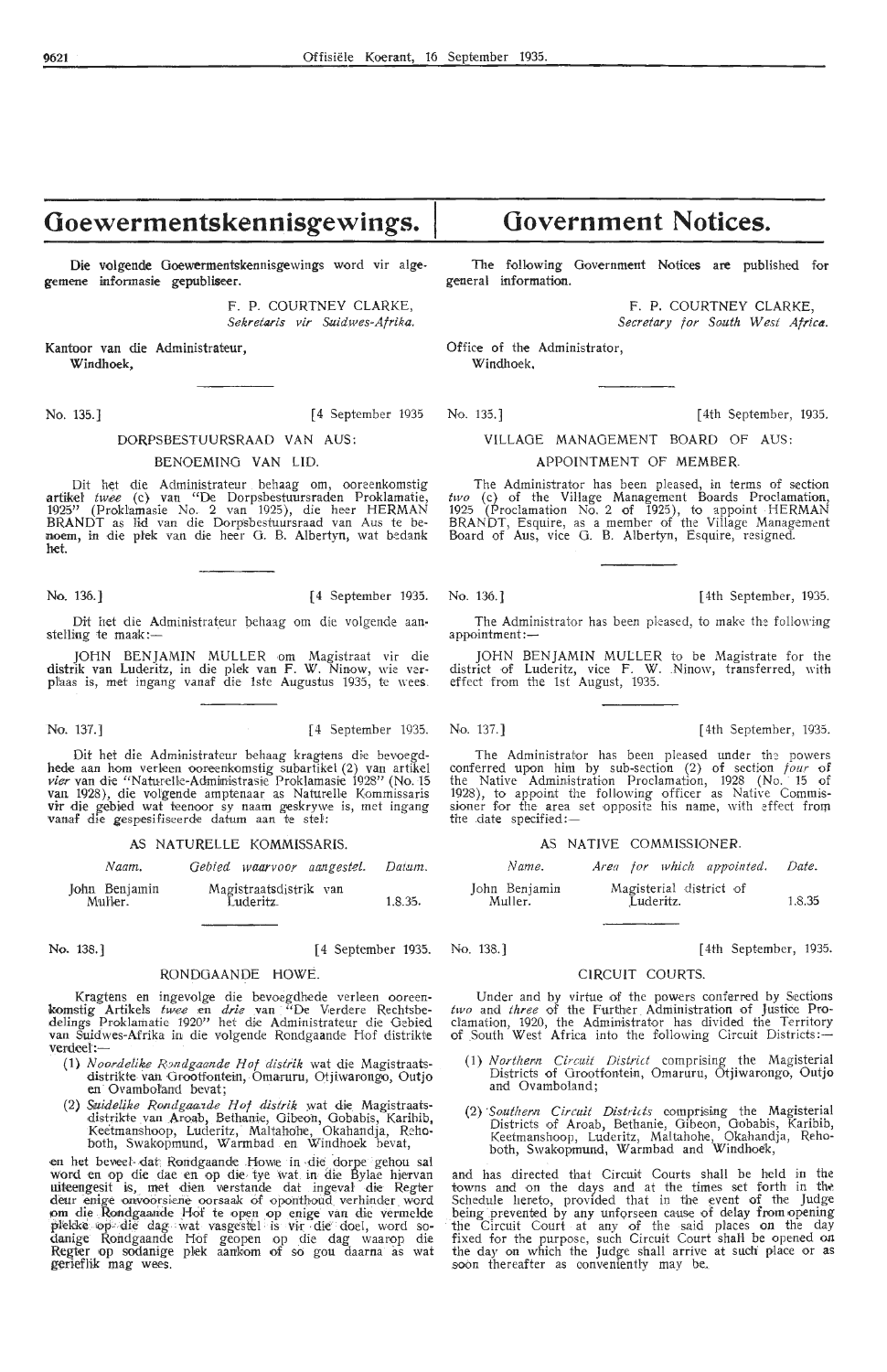#### BYLAE.

Vir die *Noordelike Rondgaande Hof distrik* op Otjiwarongo Maandag, 23 September 1935, om 10.30 v.m.

Vir die *Suidelike Rondgaande Hof distrik* op Windhoek op Dinsdag, 8 Oktober 1935, om 10.0 v.m.

No. 139.] [ 5 September 1935. No. 139.] (5th September, 1935.

Die volgende aanstellings as Klerke van die Hof is goedgekeur :-

WINDHOEK: WILLIAM EDWARD SHAMUS GERARD O'BRIEN, met ingang vanaf die 29ste Augustus 1935, in die plek van Mnr. A. W. Hanna, wie verplaas is.

GIBEON: PHILIPPUS LOOCK, met ingang vanaf die<br>1ste September 1935, in die plek van Mnr. J. J. H. Malherbe, wie verplaas is.

Dit het die Administrateur behaag om sy goedkeuring te heg aan die aanstelling van Mnr. PHILIPPUS LOOCK<br>as registrasie-amptenaar in die plek van Mnr. J. J. H. Malherbe wie verplaas is, om die gesag uit te oefen en die pligte na te kom, wat aan registrasie amptenare toegewys<br>word deur die regulasies opgestel ingevolge die bepalings<br>van "De Naturellen (Stedelike Gebieden) Proklamatie 1924" (Proklamasie No. 34 van 1924 ), ten opsigte van die geproklameerde gebied van Mariental, soos gepubliseer onder Goewermentskennisgewing No. 61, gedagteken die. lste dag \'an Maart 1932.

#### SCHEDULE.

For the *Northern Circuit Distria* at Otjrwarongo **on Monday,**  23rd September, 1935, at 10.30 a.m.

for the *Southern Circuit District* at Windhoek on Tuesday. 8th October, 1935, at 10.0 a.m.

The following appointments as Clerks of the Court have been approved:

WINDHOEK: WILLIAM EDWARD SHAMUS GERARD O'BRIEN, with effect from the 29th August, 1935, vice Mr. A. W. Hanna, transferred.

GIBEON: PHILIPPUS LOOCK with effect from the 1st September, 1935, vice Mr. J. J. H. Malherbe, transferred.

No. 140.] [12 September 1935. No. 140.] [12th September 1935.

The Administrator has been pleased to approve of the appointment of Mr. PHILIPPUS LOOCK, vice Mr. J. J. H. Malherbe, transferred, as a Registering Officer, for the purpose of exercising the powers and performing the duties assigned to Registering Officers by the regulations framed under the provisions of the Natives (Urban Areas) Proclamation, 1924 (Proclamation No. 34 of 1924), in respect of the proclaimed area of Mariental, as published under Government Notice No. 61 of the 1st day of **March,** 1932.

## **Algemene Kennisgewings.**

## **General Notices.**

(No. 63 van / of 1935.)

BANKEOPGAWES VIR KWARTAAL E!NDIOENDE 30 JUNIE 1935, OOREENKOMSTIO ARTIKEL *AGT* **VAN** 

PROKLAMASIE NO. 29 VAN 1930. (DIE BANKEPROKLAMASIE 1930.)

BANKS' STATEMENTS FOR QUARTER ENDED 30TH JUNE, 1935, IN TERMS OF SECTION EIGHT OF PROCLAMATION NO. 29 OF 1930. (THE BANKS' PROCLAMATION, 1930.)

> DIE STANDERD BANK VAN SUID-AFRIKA, BEPERK, waarby die "African Banking Corporation, Limited" ingelyf is.

1. · awe van Laste en Bate van die Standerd Bank van Suid-Afrika Beperk, op die 30ste dag van Junie 1935, ooreen-<br>komstig die Bankeproklamasie 1930.

THE STANDARD BANK OF SOUTH AFRICA, LIMITED. (With which is incorporated the African Banking Corporation Limited.)

Statement of Liabilities and Assets of the Standard Bank of South Africa, Limited, on the 30th day of June,<br>1935, prepared in accordance with the "Banks" Proclamation . 1930";

LASTE.

LIABILITIES.

|                                         |                                     | Binne S.W.Afrika.<br>In S.W.Africa.<br>(Unie Munt.)<br>(Union Currency.) | Buite S.W. Afrika.<br>Outside S.W. Africa<br>(Unie Munt.)<br>(Union Currency.) | Totaal<br>Total<br>(Unie Munt.)<br>(Union Currency.) |
|-----------------------------------------|-------------------------------------|--------------------------------------------------------------------------|--------------------------------------------------------------------------------|------------------------------------------------------|
| To:<br>Aan<br>Getekende Kapitaal        | Britse Sterlg.                      |                                                                          |                                                                                |                                                      |
| Subscribed Capital                      | . (British Sterling<br>£10,000,000) |                                                                          |                                                                                |                                                      |
| Opbetaalde Kapitaal<br>Paid-up Capital. | $\cdot$                             |                                                                          | $2.500,000$ 0 0                                                                | 2,500,000 0 0                                        |
| Reserwefonds<br>Reserve Fund.           | $\sim$                              |                                                                          | 2,500,000<br>00                                                                | 2,500,000,0000                                       |
| Note in Omloop<br>Notes in Circulation. |                                     | $83,104$ 10 0                                                            | 490,141<br>$0\quad 0$                                                          | 573,245.40 0                                         |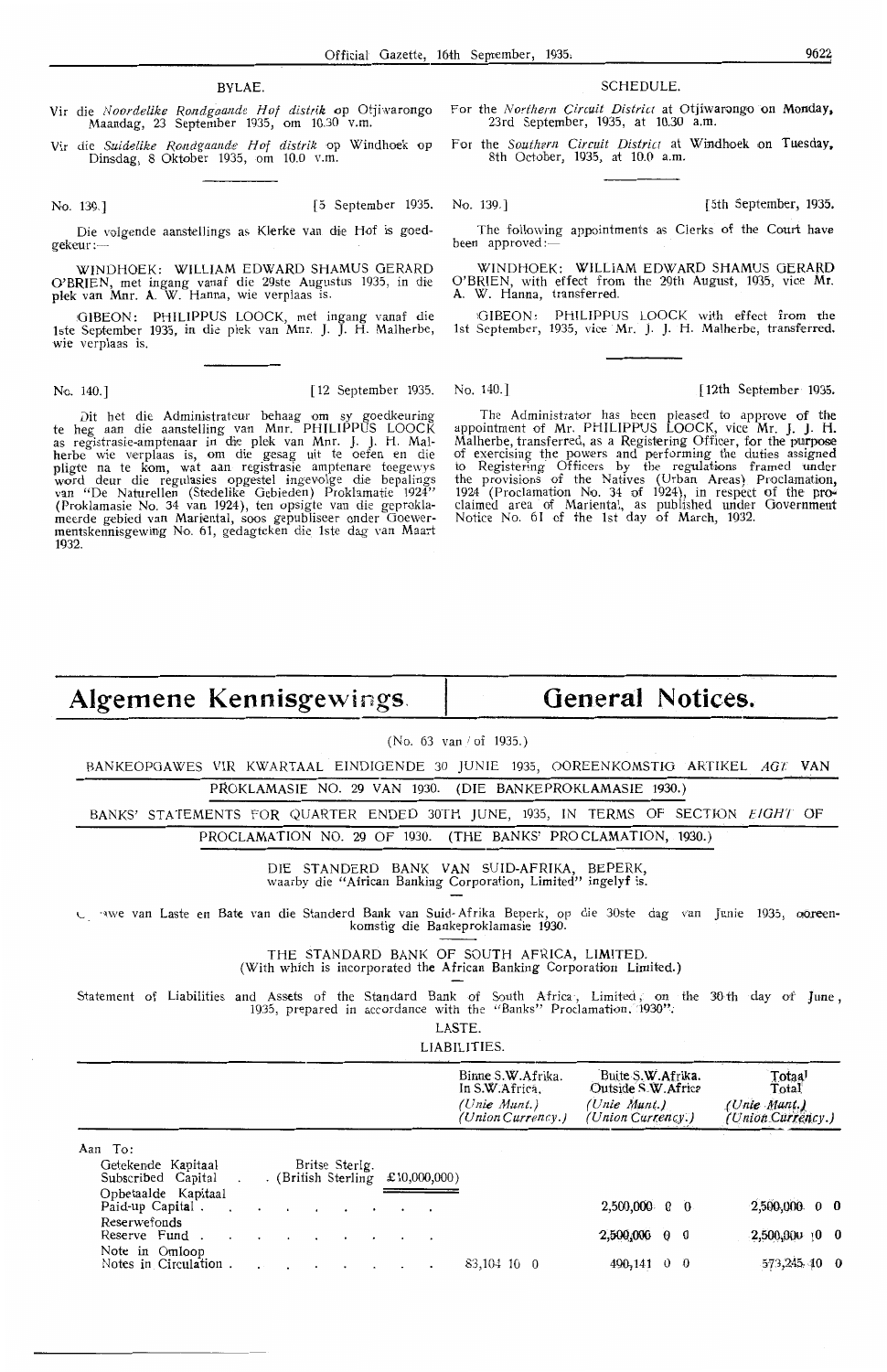| Regeringsdepositos:<br>Government Deposits:-<br>Administrasie van Suidwes-Afrika                |                    |                 |                   |
|-------------------------------------------------------------------------------------------------|--------------------|-----------------|-------------------|
| (a) Administration of $S.W.A.$<br>Ander Goewermente                                             | 42,386 8 3         |                 | 42,386 8 3        |
| (b) Other Governments                                                                           |                    | 474,013 12 11   | 474,013 12 11     |
| Spaarbank-depositos<br>Savings Bank Deposits.                                                   | 41,070 11 0        | 1,723,611 15 9  | 1,764,682 6 9     |
| Ander depositos:-<br>Other Deposits:-                                                           |                    |                 |                   |
| Betaalbaar na kennisgewing of op 'n bepaalde dag<br>(a) Payable after notice or on a fixed day. | 26,233 4 7         | 13,968,503 4 9  | 13,994,736 9 4    |
| Betaalbaar op aanvraag<br>(b) Payable on demand.<br><b>Contract Contract Street</b>             | 226,470 11 7       | 37,048,733 0 1  | 37,275,203 11 8   |
| Balanse verskuldig aan ander banke<br>Balances due to other Banks.                              |                    | 107,680 0 11    | 107,680 0 11      |
| Balanse verskuldig aan hoofkantoor en takke<br>Balances due to Head Office and Branches.        | 21,581 14 8        |                 | 21,581 14 8       |
| Wisselbriewe betaalbaar                                                                         |                    |                 |                   |
| Bills Payable                                                                                   | $21 \t5 \t3$       | 897,809 14 10   | 897,831 0 1       |
| Verpligtings ander as die voorafgaande<br>Liabilities other than the foregoing                  | 36,204 18 1        | 7,167,139 2 5   | 7,203,344 0 6     |
|                                                                                                 | £477,073<br>3<br>5 | 66,877,631 11 8 | 67, 354, 704 15 1 |

#### **BATE.**

ASSETS.

|                                                                                                  | Binne S.W.Afrika.<br>In S.W.Africa.<br>(Unie Munt.)<br>(Union Currency.) | Buite S.W.Afrika.<br>Outside S.W. Africa.<br>(Unie Munt.)<br>(Union Currency.) | Totaal.<br>Total.<br>(Unie Munt.)<br>(Union Currency.) |
|--------------------------------------------------------------------------------------------------|--------------------------------------------------------------------------|--------------------------------------------------------------------------------|--------------------------------------------------------|
| Per / By:                                                                                        |                                                                          |                                                                                |                                                        |
| Muntstukke in hande en onderweg<br>Coin in hand and in transit.                                  | 7,281 1 10                                                               | 768,876 13 7                                                                   | 776,157 15 5                                           |
| Staafgoud in hande en onderweg<br>Bullion in hand and in transit.                                |                                                                          | 52,993 11 5                                                                    | 52,993 11 5                                            |
| Balanse verskuldig deur Suid-Afrikaanse Reserwe Bank<br>Balances held in South African Res. Bank |                                                                          | 11, 182, 484 14 8                                                              | 11, 182, 484 14 8                                      |
| Geld op aanvraag of kort kennisgewing<br>Money at call or short notice.                          |                                                                          | 2,091,353 4 7                                                                  | 2,091,353 4 7                                          |
| Note van Suid-Afrikaanse Reserwe Bank<br>Notes of South African Reserve Bank.                    | 456 0 0                                                                  | 1,268,813 0 0                                                                  | 1,269,269 0 0                                          |
| Note van ander banke<br>Notes of other Banks.                                                    | 22,414 0 0                                                               | 367,865 2 6                                                                    | 390,279 2 6                                            |
| Balanse verskuldig deur ander banke<br>Balances due by other Banks.<br>$\mathbf{r}$              |                                                                          | 1,785,507 10 6                                                                 | 1,785,507 10 6                                         |
| Sekuriteite:-                                                                                    |                                                                          |                                                                                |                                                        |
| Securities:-<br>Unie-Goewerment<br>(a) Union Government                                          |                                                                          | 1,622,531 10 6                                                                 | 1,622,531 10 6                                         |
| Britse en Koloniale Goewermente<br>(b) British and Colonial Governments.                         |                                                                          | 11,020,569 14 3                                                                | 11,020,569 14 3                                        |
| Ander Sekuriteite<br>(c) Other Securities                                                        |                                                                          | 1,124,288 6 7                                                                  | 1,124,288 6 7                                          |
| Wisselbriewe onder diskonto:-<br>Bills under discount:-                                          |                                                                          |                                                                                |                                                        |
| Lopende<br>$(a)$ Current                                                                         | 60,014 10 6                                                              | 4,589,596 7 7                                                                  | 4,649,610 18 1                                         |
| Agterstallige en onbetaalde<br>(b) Overdue and unpaid.                                           | 4,071 7 4                                                                | 84,092 13 5                                                                    | 88,164 0 9                                             |
| Lenings en voorskotte ander as wisselbriewe:<br>Loans and advances other than Bills:-            |                                                                          |                                                                                |                                                        |
| Verseker<br>(a) Secured                                                                          | 297,084 10 6                                                             | 21,838,146 9 9                                                                 | 22, 135, 231 0 3                                       |
| Nie verseker nie<br>(b) Unsecured                                                                | 59,640 11 6                                                              | 2,524,993 11 8                                                                 | 2,584,634 3 2                                          |
| Balanse verskuldig deur Hoofkantoor en ander Takke<br>Balances due by Head Office and Branches.  |                                                                          | 1,919,572 3 6                                                                  | 1,919,572 3 6                                          |
| Voorskotte aan Goewerment:<br><b>Advances</b> to Government                                      |                                                                          |                                                                                |                                                        |
| Administrasie van Suidwes-Afrika<br>(a) Administration of S.W.A. .                               |                                                                          |                                                                                |                                                        |
| Ander Goewermente<br>(b) Other Governments                                                       |                                                                          | 271,496 0 0                                                                    | 271,496<br>$0\quad 0$                                  |
| Voorskotte aan publieke liggame<br>Advances to Public Bodies.                                    | $1,089$ 5 6                                                              | 206,706 18 5                                                                   | 207,796 3 11                                           |
| Grondbesit ander as bankperseel                                                                  |                                                                          |                                                                                |                                                        |
| Landed Property other than Bank Premises.<br>Bankperseel, meubels, ens.                          | 9,712 17 2                                                               | 367,720 15 1                                                                   | 377,433 12 3                                           |
| Bank Premises, Furniture, etc. .                                                                 | 5,956 10 0                                                               | 1,717,066 13 11                                                                | 1,723,023 3 11                                         |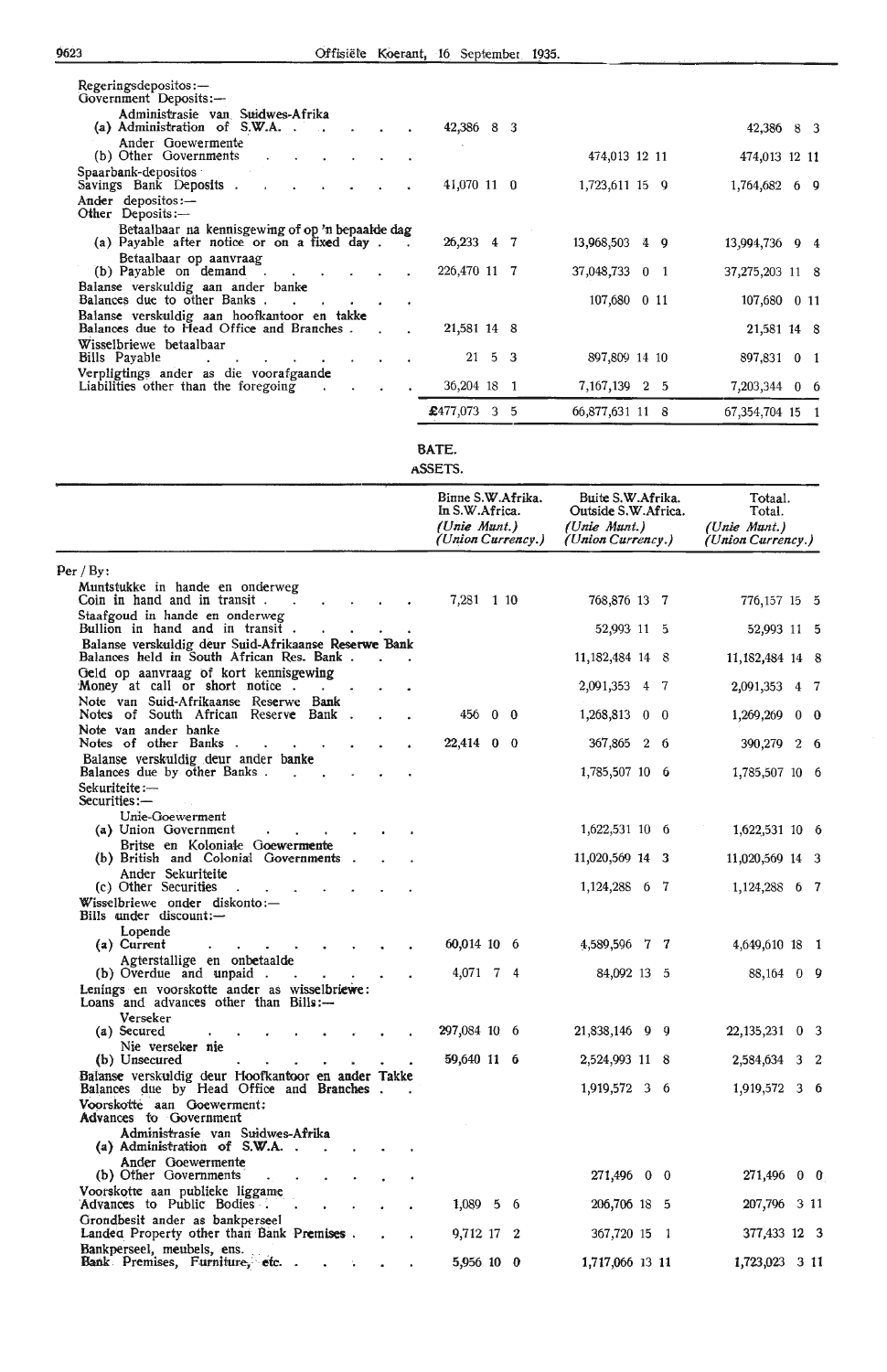|  | Official Gazette, 16th September, 1935. |  |
|--|-----------------------------------------|--|
|  |                                         |  |

 $\blacksquare$ 

|  |  | Bate ander as die voorafgaande   |  |
|--|--|----------------------------------|--|
|  |  | Assets other than the foregoing. |  |

| $9,352 \quad 9 \quad 1$ |  | 2,072,956 9 9   | 2,082,308 18 10 |
|-------------------------|--|-----------------|-----------------|
| £477,073 3 5            |  | 66,877,631 11 8 | 67,354,704 15 1 |

Aggregate amount of Loans to and Liabilities of Directors, Auditors or Officers of the Bank, and of any firms or partnerships in which they or any of them have any direct interest . · £72,733 · 4s Od. Gesamentlike bedrag van lenings aan en skulde van direkteurs, ouditeurs of amptenare van die bank en van enige firmas of<br>vennootskappe, waarin hulle of enigeen van hulle enige direkte belang het and alle alle alle alle 272

#### BARCLAYS BANK (DOMINIUM, KOLONIAAL EN OORSEE) waarmee DIE NASIONALE BANK VAN SUID-AFRIKA BPK. geamalgameer is.

Opgawe van Laste en Bate van die Hoofkantoor en Takke op die 30ste dag van Junie 1935. (Vir die doel van die Banke Wet 1917.)

BARCLAYS BANK (DOMINION, COLONIAL AND OVERSEAS) with which is amalgamated

THE NATIONAL BANK OF SOUTH AFRICA, LIMITED.

Statement of Liabilities and Assets of the Head Office and Branches on the 30th day of June, 1935.

(For the purpose of the Banks Act, 1917.)

LASTE. **LIABILITIES** 

|     |                                                                                                 |        |                         |  |        | In $S.W.A.$<br>In $S.W.A.$ |  | Buite S.W.A.<br>Outside S.W.A. |  | Totaal.<br>Total. |            |
|-----|-------------------------------------------------------------------------------------------------|--------|-------------------------|--|--------|----------------------------|--|--------------------------------|--|-------------------|------------|
|     | Getekende Kapitaal                                                                              |        |                         |  |        |                            |  |                                |  |                   |            |
|     | 1. Subscribed Capital                                                                           |        |                         |  |        |                            |  | 5,975,500 0 0                  |  | 6,975,500 0 0     |            |
|     | Opbetaalde Kapitaal<br>2. Paid-up Capital                                                       |        |                         |  |        |                            |  | 4,975,500 0 0                  |  | 4,975,500         | $0\quad 0$ |
|     | Reserwefonds<br>3. Reserve Fund.                                                                |        |                         |  |        |                            |  | 1,750,000 0 0                  |  | $1,750,000$ 0 0   |            |
|     | Note in omloop<br>4. Notes in Circulation                                                       |        |                         |  |        | 89,997 10 0                |  | 773,080 0 0                    |  | 863,077 10 0      |            |
|     | Regeringsdepositos<br>5. Government Deposits                                                    |        |                         |  |        | 36,274 10 7                |  | 3,216,311 7 2                  |  | 3,252,585 17 9    |            |
|     | Spaarbank-depositos<br>6. Savings Bank Deposits.                                                |        |                         |  |        | 49,883 14 10               |  | 6,682,454 6 6                  |  | 6,732,338 1 4     |            |
| 7.  | Ander depositos:-<br>Other Deposits-                                                            |        |                         |  |        |                            |  |                                |  |                   |            |
|     | Betaalbaar na kennisgewing of op 'n bepaalde dag<br>(a) Payable after notice or on a fixed day. |        |                         |  | $\sim$ | 12,148 6 11                |  | 17,906,079 10 11               |  | 17,918,227 17 10  |            |
|     | Betaalbaar op aanvraag<br>(b) Payable on demand                                                 | $\sim$ |                         |  |        | 140,406 8 10               |  | 48,499,336 17 1                |  | 48,639,743 5 11   |            |
| 8.  | Balanse verskuldig aan ander banke<br>Balances due to other Banks                               |        | $\sim 100$ km s $^{-1}$ |  |        | 1,942 17 4                 |  | 1, 654, 224 12 5               |  | 1,656,167 9 9     |            |
|     | Balanse verskuldig aan hoofkantoor en takke                                                     |        |                         |  |        |                            |  |                                |  |                   |            |
| ∘9. | Balances due to Head Office and Branches                                                        |        |                         |  |        | 22,362 18 2                |  | 206,919 17 7                   |  | 229,282 15 9      |            |
| 10. | Wisselbriewe betaalbaar<br>Bills payable.                                                       |        |                         |  |        | 1,002 14 7                 |  | $1,266,281$ 12 9               |  | 1,267,284 7 4     |            |
| 11. | Verpligtings ander as die voorafgaande<br>Liabilities other than the foregoing.                 |        |                         |  |        | 13,299 11 5                |  | 6,513,257 4 11                 |  | 6,526,556 16 4    |            |
|     |                                                                                                 |        |                         |  |        | £367,318 12 8              |  | 93,443,445 9 4                 |  | 93,810,764 2 0    |            |
|     |                                                                                                 |        |                         |  |        |                            |  |                                |  |                   |            |

BATE.

ASSETS.

|          |                                                                                   |  | In $S.W.A.$<br>In $S.W.A.$ |   | Buite S.W.A.<br>Outside S.W.A. |                | Totaal.<br>Total. |                 |
|----------|-----------------------------------------------------------------------------------|--|----------------------------|---|--------------------------------|----------------|-------------------|-----------------|
|          | Muntstukke in hande en onderweg<br>1. Coin in hand and in transit.                |  | 6,689 4 2                  |   | 1, 103, 734 12 8               |                | 1,110,423 16 10   |                 |
|          | Balanse in Suid-Afrikaanse Reserwe Bank<br>Balances with S.A. Reserve Bank        |  |                            |   | 15,898,225 1 2                 |                | 15,898,225 1 2    |                 |
|          | Note van Suid-Afrikaanse Reserwe Bank<br>Notes of S.A. Reserve Bank.<br>$\sim$    |  | 709 0 0                    |   | $814,376$ 5 0                  |                | $815,085$ 5 0     |                 |
|          | Staafgoud in hande en onderweg<br>2. Bullion in hand and in transit.              |  | 104 17 6                   |   | 93,183 19 1                    |                | 93,288 16 7       |                 |
|          | Geld op aanvraag of kort kennisgewing<br>3. Money at call or short notice.        |  |                            |   | $2,410,500$ 0 0                |                | 2,410,500         | $0\quad 0$      |
|          | Note van ander banke<br>4. Notes of other Banks<br>$\sim 10^{-1}$<br>$\mathbf{r}$ |  | 17,928 10 0                |   | 714,442 19 1                   |                | 732,371 9 1       |                 |
|          | Balanse verskuldig deur ander banke.<br>5. Balances due by other Banks.           |  | $4,564$ 8                  | 5 | 9,032,397 16 1                 |                | 9,036,962         | $4\overline{6}$ |
| $\Phi$ . | Sekuriteite:-<br>Securities-                                                      |  |                            |   |                                |                |                   |                 |
|          | Unie-Goewerment<br>(a) Union Government                                           |  |                            |   | 2,815,933                      | 2 <sub>5</sub> | 2,815,933         | 25              |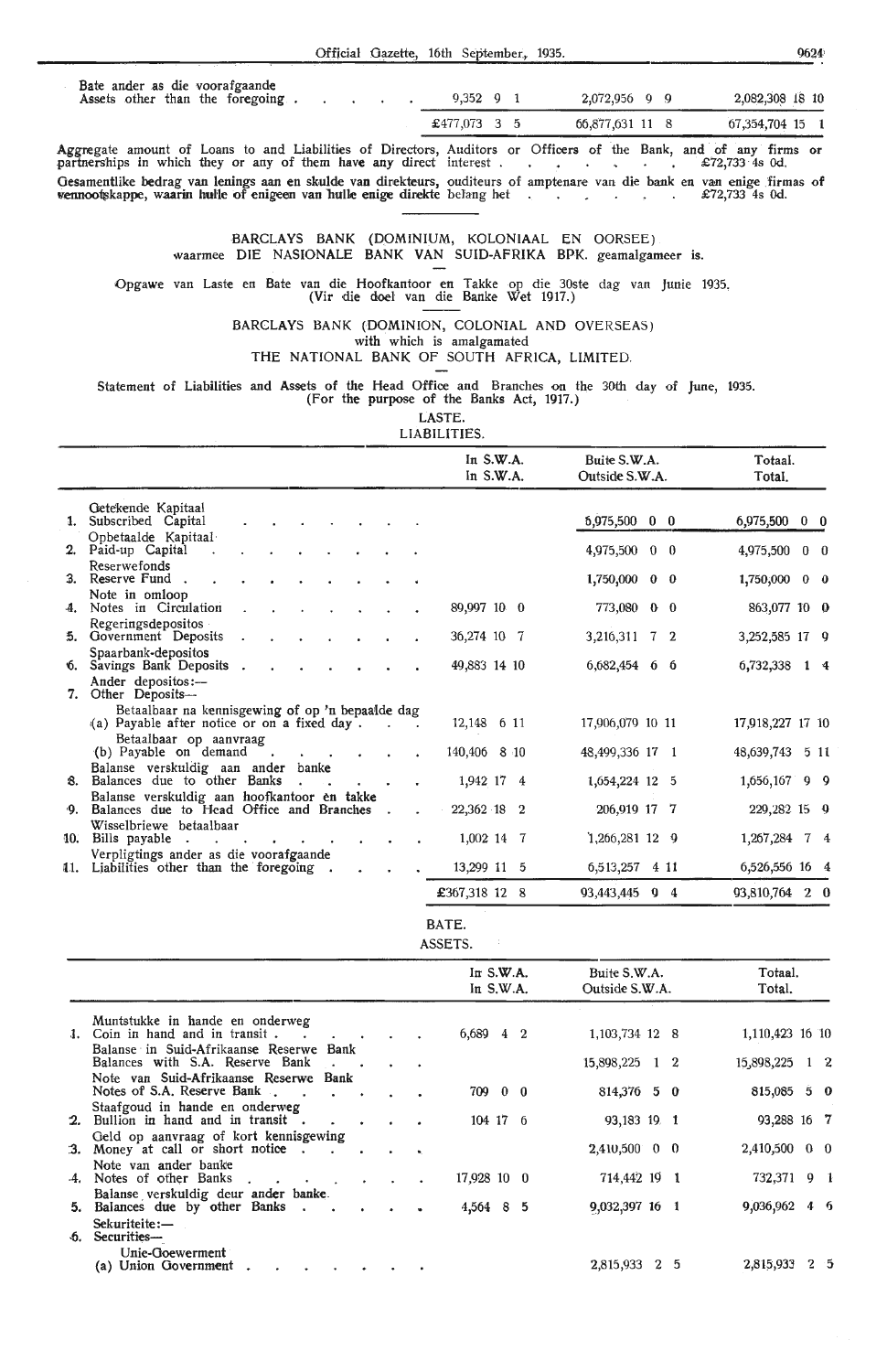|    | Britse en Koloniale Goewermente<br>(b) British and Colonial Governments.<br>Ander Sekuriteite      |  |               |  | 24, 192, 103 1 0        |  | 24, 192, 103            | $1\quad 0$ |
|----|----------------------------------------------------------------------------------------------------|--|---------------|--|-------------------------|--|-------------------------|------------|
|    | (c) Other securities<br>$\mathbf{r}$                                                               |  |               |  | 394,298 3 3             |  | 394,298 3 3             |            |
|    | Ander Goewermentssekuriteit<br>Other Governments                                                   |  |               |  | 810 10 10               |  | 810 10 10               |            |
| 7. | Wisselbriewe onder diskonto:<br>Bills under discount:                                              |  |               |  |                         |  |                         |            |
|    | lopende<br>(a) current                                                                             |  | 26,253 16 11  |  | 6,950,364 7 5           |  | 6,976,618 4 4           |            |
|    | agterstallige en onbetaalde                                                                        |  |               |  |                         |  |                         |            |
|    | (b) overdue and unpaid                                                                             |  | 3,817 11 10   |  | 54,872 19 5             |  | 58,690 11 3             |            |
|    | Lenings en Voorskotte ander as wisselbriewe                                                        |  |               |  |                         |  |                         |            |
| 8. | Loans and advances other than Bills:                                                               |  |               |  |                         |  |                         |            |
|    | verseker                                                                                           |  |               |  |                         |  |                         |            |
|    | (a) secured                                                                                        |  | 215,030 11 1  |  | 23,757,180 14 2         |  | 23,972,211 5 3          |            |
|    | nie verseker nie<br>(b) unsecured.<br><b>Contract Contract Contract</b>                            |  | 41,886 17 10  |  | 1,837,982 13 9          |  | 1,879,869 11 7          |            |
|    | $\mathbf{r}$ . The $\mathbf{r}$                                                                    |  |               |  |                         |  |                         |            |
|    | Balanse verskuldig deur hoofkantoor en takke<br>9. Balances due by Head Office and Branches.       |  |               |  |                         |  |                         |            |
|    | Voorskotte aan die Regering                                                                        |  |               |  |                         |  |                         |            |
|    | 10. Advances to Government.                                                                        |  |               |  | $3,250 \quad 0 \quad 0$ |  | $3,250 \quad 0 \quad 0$ |            |
|    | Voorskotte aan publieke liggame                                                                    |  | 8,627 10 8    |  | 642,471 19 5            |  |                         |            |
|    | 11. Advances to Public Bodies.<br>$\sim$<br>$\mathbf{e}^{(1)}$ and $\mathbf{e}^{(2)}$<br>$\bullet$ |  |               |  |                         |  | 651,099 10 L            |            |
|    | Grondbesit ander as bankperseel<br>12. Landed property other than Bank Premises                    |  | 14,541 6 4    |  | 75,037 9 1              |  | 89,578 15 5             |            |
|    | Bankperseel, meubels, ens.<br>13. Bank Premises, Furniture, etc                                    |  | 15,207 18 0   |  | 2,515,610 11 11         |  | 2,530,818 9 11          |            |
|    | Bate ander as die voorafgaande<br>14. Assets other than the foregoing                              |  | 11,956 19 11  |  | 136,669 3 7             |  | 148,626 3 6             |            |
|    |                                                                                                    |  |               |  |                         |  |                         |            |
|    |                                                                                                    |  | £367,318 12 8 |  | 93,443,445 9 4          |  | 93,810,764 2 0          |            |

(Gesamentlike bedrag van lenings aan en skulde van direkteurs, ouditeurs of amptenare van die bank en van enige<br>firmas of vennootskappe, waarin hulle of enigeen van hulle enige direkte belang het, £423.15.8 binne Suidwes-A

(Aggregate amount of Loans to and Liabilities of Directors, Auditors, or Officers of the Bank, and of any firms or<br>partnerships in which they or any of them have any direct interest, £423.15.8 in South West Africa, £209,95 South West Africa.)

#### (No. 64 van/of 1935.)

BANKOPOAWES, JULIE 1935, INGEVOLOE ARTIKEL 7 VAN PROKLAMASIE No. 29 van 1930, DIE BANKE, PROKLAMASIE 1930.

BANKS' STATEMENT, JULY, 1935, IN TERMS OF SECTION 7 OF PROCLAMATION NO. **29** OF 1930, THE BANKS PROCLAMATION, 1930.

|                                                     |                             |                                               | Verpligtings teenoor die Publiek<br>in Suidwes-Afrika<br>Liabilities to the Public in S.W. Africa                                                                                        |                        |                              | Kontant Geldreserwes in S.W.- Afrika<br>Cash Reserves in South West Africa | Voorskotte en                                                                                                  |                                                                                                                              |                                                                                                 |                                                           |
|-----------------------------------------------------|-----------------------------|-----------------------------------------------|------------------------------------------------------------------------------------------------------------------------------------------------------------------------------------------|------------------------|------------------------------|----------------------------------------------------------------------------|----------------------------------------------------------------------------------------------------------------|------------------------------------------------------------------------------------------------------------------------------|-------------------------------------------------------------------------------------------------|-----------------------------------------------------------|
| BANK                                                | Opvorder-<br>bare<br>Demand | Depositos ens. / Deposits etc.<br>Tyd<br>Time | Banknote uit-<br>gereik in en<br>betaalb.in die<br>Gebied<br>S.W.-Afrika<br>in omloop.<br>Bank notes<br>issued in and<br>payable in the<br>Territory of<br>S.W.Africa<br>in circulation. | <b>TOTAAL</b><br>TOTAL | Gemunte<br>Goud<br>Gold Coin | Pasmunt<br>Subsidiary<br>Coin                                              | Note van die<br>Suid-<br>Afrikaanse<br>Reserwe-<br>bank.<br><b>South Africa</b><br>Reserve<br><b>BankNotes</b> | Note van<br>ander Banke<br>wat in $S.W.$ -<br>Afrika uit-<br>gereik is.<br>Notes of<br>other Banks<br>S. W. Africa<br>issue, | Diskontos in<br>Suidwes-Afrika<br>Advances and<br>Discounts in<br>Voorskotte<br><b>Advances</b> | South West Africa<br><b>Diskontos</b><br><b>Discounts</b> |
| The Standard Bank of South                          | £                           | £                                             | £.                                                                                                                                                                                       | £                      | £                            | £                                                                          | £                                                                                                              | £                                                                                                                            | £                                                                                               | $\varepsilon$ .                                           |
| Africa, Limited                                     | 367,379                     | 22,382                                        | 83,944                                                                                                                                                                                   | 473,705                | 30                           | 6,510                                                                      | 1,245                                                                                                          | 24.631                                                                                                                       | 355,360                                                                                         | 66,622                                                    |
| Barclays Bank (Dominion,<br>Colonial and Overseas). | 247,348                     | 10,433                                        | 95,730                                                                                                                                                                                   | 353,511                | 112                          | 6,450                                                                      | 754                                                                                                            | 18,046                                                                                                                       |                                                                                                 | 300,359                                                   |

#### (No. 65 van 1935.)

Hiermee word ooreenkomstig die bepalings van artikel 13 (2) van die Onderwysproklamasie (Proklamasie No. 16<br>van 1926) vir algemene ihligting bekend gemaak dat 'n vergadering van ouers en voogde van kinders wat die<br>Regeringskool Volmoed, distrik Windhoek, bywoon, op. Vrydag 11de Oktober 1935 om 3 uur n.m. in die skoolgebou gehou sal word teneinde 'n skoolkomitee vir genoemde skool te kies.

#### W. ORBAN,

Direkteur van Onderwys.

#### (No. 65 of 1935.)

Notice is her-eby given in terms of Section 13 (2) of the Education : Proclamation (Proclamation No. .16 of 1926), that a meeting of parents and guardians of children attending- the Government School, Volmoed, district-Windhoek, will be held in the school buildings at 3 p.m. on Friday the 11th October, 1935, for the purpose of electing a school committee for the said school.

Windhoek, **2nd September, 1935.** Director of Education. No. 395/6.

W. ORBAN,<br>Director of Education.

Windhoek, 2 September 1935. No. 395/6: .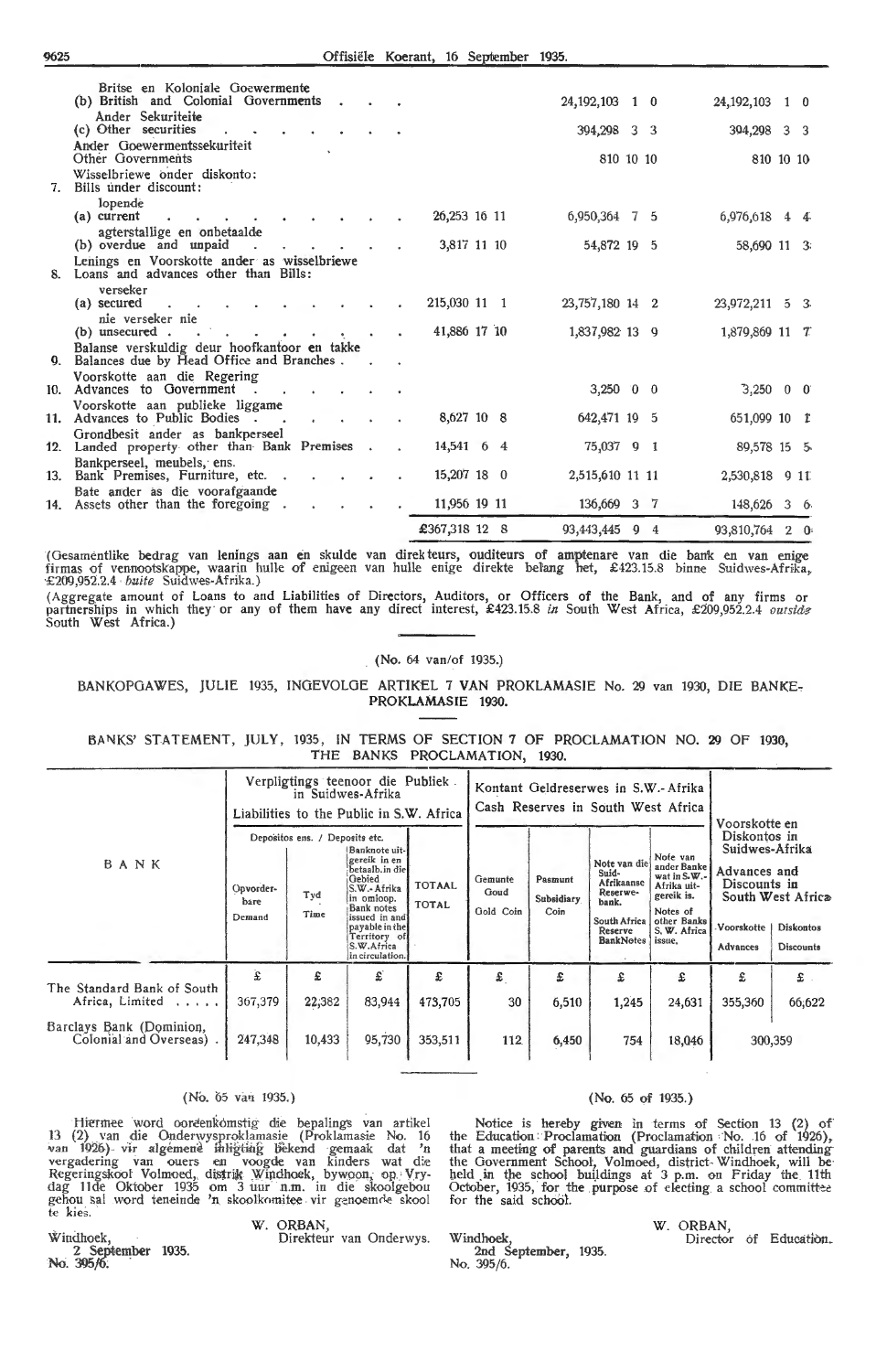## **Advertensies.**

#### ADVERTEER IN DIE OFFISIËLE KOERANT VAN SUIDWES-AFRIKA.

1. Die *Offisii!le Koerant* sal op die 1ste en 15de van elke maand verskyn; ingeval een van hierdie dae op 'n Sondag op Publieke Feesdag val, dan verskyn die Offisiële *Koerant* op die eersvolgende werkdag.

2. Advertensies wat in die *Offisiële Koerant* geplaas moet word moet in die taal waarin hulle sal verskyn ingehandig word aan die kantoor van die Sekretaris vir Suidwes-Afrika (Kamer 46, Regerings-Geboue, Windhoek), nie later<br>as 4.30 n.m. op die neënde dag voor die datum van ver-<br>skyning van die *Offisiële Koerant* waarin die advertensies moet geplaas word nie.

3. Advertensies word in die Offisiële Koerant geplaas agter die offisiele gededte, of in 'n ekstra blad van die *Koerant*, soos die Sekretaris mag goedvind.

4. Advertensies word in die *Offisiële Koerant* gepubli-<br>seer in die Engelse, Afrikaanse en Duitse tale; die nodige vertalinge moet deur die adverteerder of sy agent gelewer word. Dit moet onthou word dat die Duitse teks van die Offisiële Koerant slegs 'n vertaling is, en nie die geoutoriseerde uitgawe is nie.

5. Slegs wetsadvertensies word aangeneem vir publikasie in die *Offisiële Koerant*, en hulle is onderworpe aan die goedkeuring van die Sekretaris vir Suidwes-Afrika, wat die aanneming of verdere publikasie van 'n advertensie mag weier.

6. Advertensies moet sover as moontlik op die masjien geskryf wees. Die manuskrip van advertensies moet slegs op een kant van die papier geskryf word, en alle name moet duidelik wees; ingeval 'n naam ingevolge onduidelike handskrif foutief gedruk word, dan kan die advertensies slegs dan weer gedruk word as die koste van 'n nuwe opneming betaal word.

7. Die jaarlikse intekengeld vir die Offisiële Koerant is 20/-, posvry in hierdie Gebied en die Unie van Suid-Afrika, verkrygbaar van die here John Meinert, Bpk., Posbus 56, Windhoek. Posgeld moet vooruit betaal word deur oorseese<br>intekenaars. Enkele eksemplare van die *Offisiële Koerant* is verkrygbaar of van die here John Meinert, Bpk., Posbus 56, Windhoek, of van die Sekretaris vir Suidwes-Afrika, teen die prys van 1/- per eksemplaar.

8. Die koste vir die opname van advertensies, behalwe die kennisgewings, wat in die volgende paragraaf genoem is, is teen die tarief van 7/6 per duim enkeI kolom, en 15/ per duim dubbel kolom, herhalings teen half prys. (Oedeeltes van 'n duim moet as 'n volle duim bereken word.)

9. Kennisgewings aan krediteure en debiteure in die boedels van oorlede persone, en kennisgewings van eksekuteurs betreffende likwidasie-rekenings, wat vir inspeksie lê, word in skedule-vorm gepubliseer teen 12/- per boedel.

10. Geen advertensie sal geplaas word nie, tensy die koste vooruit betaal is. Tjeks, wissels, pos- of geldorders moet betaalbaar gemaak word aan die Sekretaris vir Suidwes-Afrika.

### **Advertisements.**

#### **ADVERTISING IN THE OFFICIAL GAZETTE OF SOUTH WEST AFRICA.**

1. The *Official Gazette* will be published on the 1st and 15th day of each month; in the event of either of those days falling on a Sunday or Public Holiday, the *Gazette* wiH be published on the next sucoeeding working day.

2. Advertisements for insertion in the *Gazette* must be delivered at the office of the Secretary for South West Africa (Room 46, Government Buildings, Windhoek) in the languages in which they are to be published, not later than 4.30 p.m. on the *ninth* day before the date of publication of the Gazette in which they are to be inserted.

3. Advertisements will be inserted in the *Gazette* after the of{icial matter or in a supplement to the *Gazette* at the discretion of the Secretary.

4. Advertisements will be published in the *Official Gazette* in the English, Dutch or German languages; the necessary translations must be furnished by the advertiser or his agent. It should be borne in mind however, that the German version of the *Gazette* is a translation only and not the authorised issue.

5. Only legal advertisements are acoepkd for publication in the *Official Gazette,* and are subject to the approval of the Secretary for South West Africa, who can refuse to accept or decline further publication of any advertisement.

6. Advertisements should as far as possible be typewritten. Manuscript of advertisements should be written on<br>one side of the paper only, and all proper names plainly inscribed; in the event of any name being incorrectly printed as a result of indistinct writing, the advertisement can only be republished on payment of the cost of another insertion.

7. The Subscription for the *Otficial Gazette* is 20/- per annum, post free in this Territory and the Union of South Africa obtainable from Messrs. John Meinert Ltd., Box 56, Windhoek. Postage must be prepaid by Overseas subscribers. Single copies of the *Gazette* may be obtained either from Messrs. John Meinert Ltd., Box 56, Windhoek, or from the Secretary for South West Africa at the price of 1/- per copy.

8. The charge for the insertion of advertisements other than the notices mentioned in the succeeding paragraph is at the rtae of 7/6 per inch single column and 15/- per inch double column, repeats half price. (Fractions of an· inch to be reckoned an inch.)

9. Notices to Creditors and Debtors in the estates of deceased persons and notices of executors concerning liquidation accounts lying for inspection, are published in schedule form at 12/- per estate.

10. No advertisement will be inserted unless the charge is prepaid. Cheques, drafts, postal orders or money orders must be made payable to the Secretary for South West **Africa.** 

#### **NOTICE**

is hereby given that fourteen days after publication of this notice application will be made for the transfer of the General Dealer's Licence held by the undersigned at OMAFO io

> THE ONDONGA TRADING COMPANY, LIMITED.

OMAFO, 5th September, 1935.

LORNA COPE.

#### NOTICE

is hereby given that fourteen days after the publication hereof application will be made to the Magistrate of Windhoek for the transfer of the General Dealer"s Licence of HANS LOHSE in respect of Erf No. 215 A., Windhoek, to HABIBULAH CHABANZADE of Windhoek.

Windhoek this 12th September, 1935.

J. D. LARDNER BURKE,

Attorney for the Parties.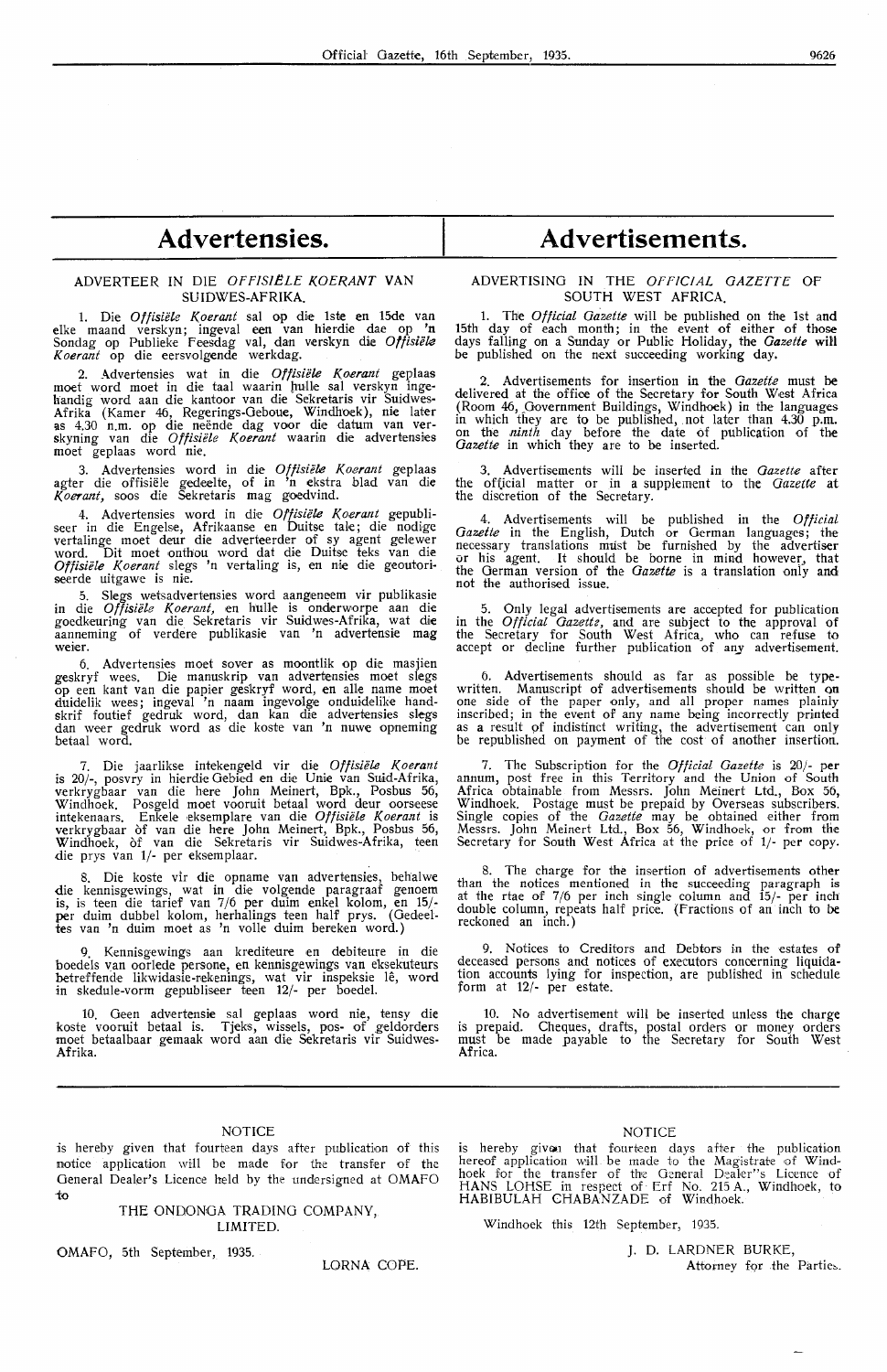KENNISGEWING VAN KURATORS EN BOEDELBEREDDERAARS. Ingevolge artikel *neën-en-neëntig*, onderartikel (2) van die lnsolvensiewet 1916, soos op Suidwes-Afrika toegepas.

Aangesien die likwidasierekenings en state van distribusie of/en kontribusie in die afgestane of gesekwestreerde boedels vermeld in die onderstaande Byiae op die daarin genoemde datums bekragtig is, word hiermee kennis gegee dat 'n diwident uitgekeer of/en 'n kontribusie in vermelde boedels ingevorder sal word, soos uiteengesit in die Bylae, en dat elke kontribusiepligtige skuldeiser die deur hom verskuldigde bedrag aan die kurator of boedelberedde-<br>raar by die adres in die Bylae genoem, moet betaal.

NOTICES OF TRUSTEES AND ASSIGNEES. Pursuant *to* Section *ninety-nbze,* Sub-section (2), of the Insolvency Act, 1916, as applied to South West Africa.

The liquidation accounts and plans of distribution or/and contribution in the Assigned or Sequestrated Estates mentioned in the subjoined Schedule having been confirmed on the dates therein mentioned, notice is hereby given that<br>a dividend is in course of payment or/and a contribution in course of collection in the said Estates as he is liable at the address mentioned in the Schedule.

*Form. No.* 7 */Form. No.* 7. BYLAE.-SCHEDULE.

| No. van<br>Boe d el<br>No. of<br>Estate | Naam en Beskrywing<br>van Boedel<br>Name and Description<br>of Estate | Datum<br>waarop Re-<br>kening be-<br>kragtig is<br>Date when<br>Account<br>Confirmed | Of 'n diwident uitgekeer<br>word of 'n kontribusie<br>ingevord, word of beide<br>Whether a Dividend is<br>being paid or Contri-<br>bution being collected,<br>or both | Naam van Kurator of<br>Boedelberedderaar<br>Name of Trustee or<br>Assignee | Volledige Adres van<br>Kurator of<br><b>Boedelberedderaar</b><br>Full Address of Trustee<br>or Assignee |
|-----------------------------------------|-----------------------------------------------------------------------|--------------------------------------------------------------------------------------|-----------------------------------------------------------------------------------------------------------------------------------------------------------------------|----------------------------------------------------------------------------|---------------------------------------------------------------------------------------------------------|
| 448                                     | Abraham Katz                                                          | 26/8/35                                                                              | Dividend to preferent<br>creditor                                                                                                                                     | $\vert$ . Frank & W. J. Vos<br>$c/o$ J. Orman,<br>Solicitor                | Windhoek                                                                                                |

#### VERKIESING **VAN** EKSEKUTEURS EN VOOGDE.

Aangesien die Boedels van die persone, vermeld in die aangehegte lys, nie verteenwoordig is nie, word hier-<br>mee kennis gegee aan die nagelate eggenoot (as daar een is) erfgename, legatarisse en skuldeisers, en—in gevalle w lende boedels op die vermelde tye, datums en plekke gehou sal word vir die doel om 'n persoon of persone tekies vir goedkeuring van die Meester van die Hooggeregshof van Suidwes-Afrika as geskik en bekwaam om deur hom as<br>eksekuteurs of voogde, soos die geval mag wees, aangestel te word. Byeenkomste te Windhoek word voor die Mee

J. **M. M.** COMMAILLE,

*Meester van* die *Hooggeregshof van S.W.-Afrika-*

#### ELECTION OF EXECUTORS AND TUTORS.

The Estates of the persons mentioned in the attached schedule being unrepresented, notice is hereby given to the surviving spouse (if any), next-of-kin, legatees, and credittors, and-in cases where the meeting is convened for the election of Tutors—to the paternal and maternal relatives of the minors, and to all others whom these presents may<br>concern, that meetings will be held in the several Estates at the times, dates, and places specified for th selecting some person or persons for approval by the Master of the High Court of South West Africa as fit and proper to be by him appointed Executors or Tutors, as the case may be. Meetings at Windhoek will be held before the Master, and in other places before the Magistrate.

|                                                |  | J. M. M. COMMAILLE, |  |  |
|------------------------------------------------|--|---------------------|--|--|
| Master of the High Court of South West Africa. |  |                     |  |  |

BYLAE.-SCHEDULE.

| Geregistr.<br>Nommer<br>van Boedel<br>Regisiered<br>Number<br>of Estare | Naam van Oorledene<br>Famielienaam<br>Name of the Deceased<br>Surname | Voornaam<br>Christian Name | Beroep<br>Occupation        | Datum en plek<br>van oorlyde<br>Date and Place<br>of Death | Datum en tyd<br>van byeenkoms<br>Date and Time<br>of Meeting | Plek van<br>byeenkoms<br>Place<br>of Meeting | Byeenkoms<br>belê vir ver-<br>kiesing van<br>Meeting Con-<br>vened for<br>el ction of |
|-------------------------------------------------------------------------|-----------------------------------------------------------------------|----------------------------|-----------------------------|------------------------------------------------------------|--------------------------------------------------------------|----------------------------------------------|---------------------------------------------------------------------------------------|
| 1750                                                                    | <b>Bridges</b>                                                        | Tomas Despard              | Rancher and<br>stockbreeder | $4/2/35$ .<br>Bikita, Southern<br>Rhodesia                 | Thursday,<br>17/10/35,<br>10a.m.                             | Kalkfontein<br>South                         | Executor<br>Dative                                                                    |

#### NOTICE.

As no valid objections have been lodged against the application for conversion of the Base Mineral Prospecting claims, registered Nos. W. 11904, W. 11905, W. 12004,<br>situated near Arandis in the district of Swakopmund, registered in the name of HERMANN OFFEN of Swakoprnund, it has been decided to grant the application for conversion into the Base Mineral Mining Area, Arandis, in terms of Section 47 of the amended Mining Ordinance of 8th August, 1905.

Any objections against this decision must be addressed to the Administrator and handed in at this Office within *two* weeks from the date of publication hereof in the Official *Gazette.* 

#### W. P. DE KOCK,

Windhoek. Mining Authority. 22nd August, 1935.

#### NOTICE

is hereby given that fourteen days after date hereof applica-<br>tion will be made for the transfer of the General Dealer's Licence of **ANNA** VOEOLER carried on at Erf No. 224, Kaiser Street, Windhoek, to VOEGLERS (PROPRIETARY),<br>LIMITED.

Dated at Windhoek this the 7th day of September, 1935. Kaiser Street, J. H. SHAR,

| WINDHOEK. | Attorney for the Parties, |  |  |
|-----------|---------------------------|--|--|
|           |                           |  |  |

#### NOTICE

is hereby given that fourteen days after publication hereof application will be made to the Magistrate, Windhoek, for the transfer of the General Dea1er's Licence of JOHANN RATTAY carried on at Erf No. 477, Windhoek, to Mrs\_ PIETRONELLA SEBOA of Windhoek.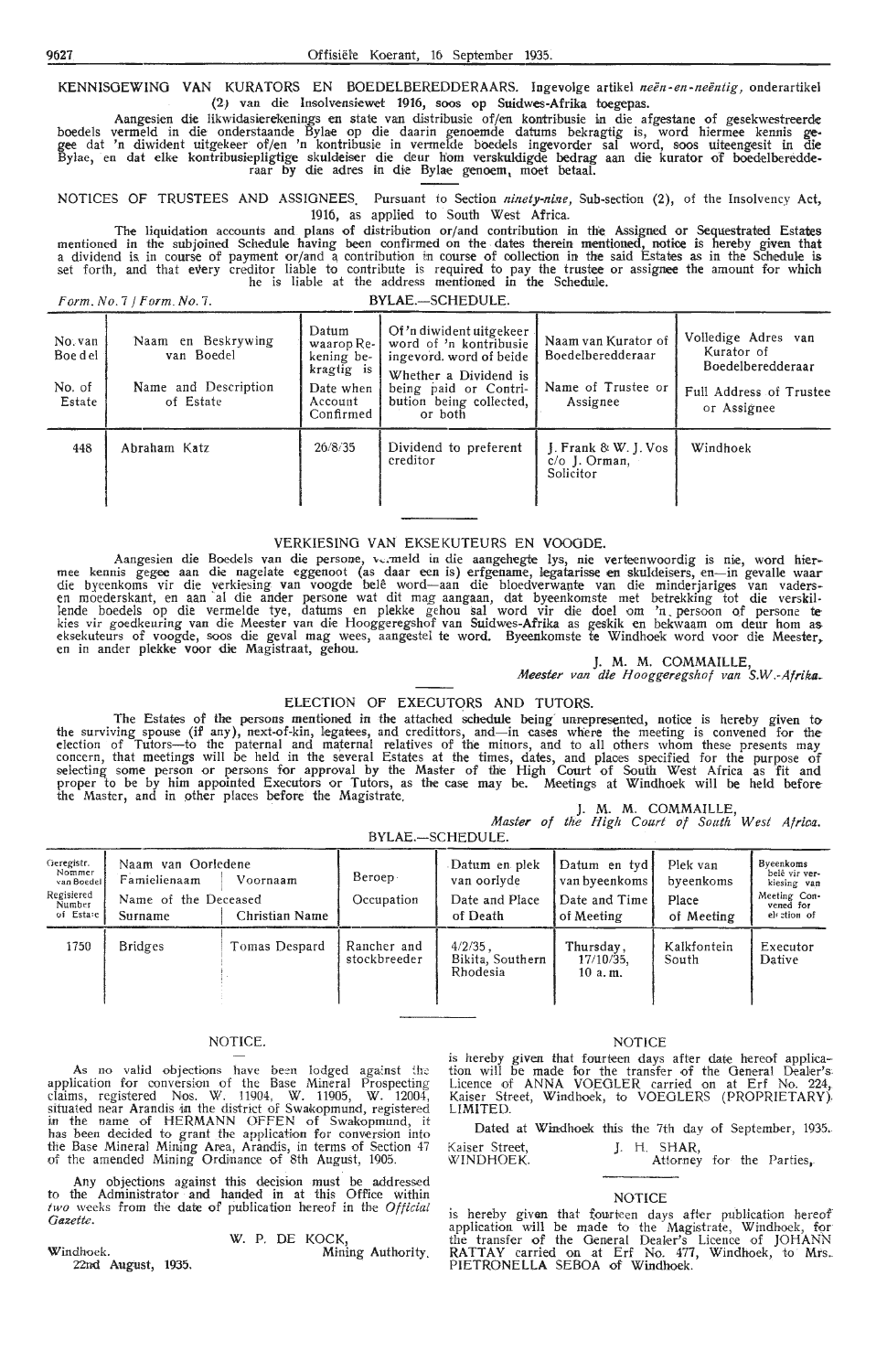Official Gaze KENNISGEWING DEUR EKSEKUTEURS BETREFFENDE LIKWIDASIE-REKENINGS TER INSAGE. Artikel 6**8,** Wet No. 24 van 1913, soos toegepas op Suidwes-Afrika.

Kennisgewing geskied hiermee dat duplikate van die Administrasie- en Distribusierekenings in die boedels vermeld in die navolgende Bylae, ter insage van al die persone, wat daarin belang het, op die kantore van die Meester en die Magistraat, soos vermeld, gedurende 'n tydperk van drie weke (of langer indien spesiaal vermeld) vanaf ver-<br>melde datums, of vanaf datum van publikasie hiervan, watter datum die laatste mag wees, sal lê. As geen bes daarteen by die Meester binne die vermelde tydperk ingedien word nie, sal die betrokke eksekuteurs oorgaan tot uitbetaling ooreenkomstig vermelde rekenings.

NOTICE BY EXECUTORS CONCERNING LIQUIDATION ACCOUNTS LYING FOR INSPECTION: Section 68, Act No. 24 of 1913, as applied to South West Africa.

Notice is hereby given that copies of the Administration and Distribution Accounts in the Estates specified in the attached Schedule will be open for the inspection of all persons interested therein for a period of 21 days (or longer<br>if specially stated) from the dates specified, or from the date of publication hereof, whichever ma the Offices of the Master and Magistrate as stated. Should no objection thereto be lodged with the Master during the period of inspection the Executors conoerned will proceed to make payments in accordance therewith. BYLAE.-SCHEDULE.

Beskrywing van Datum Kantoor van die Naam en adres v. eksekuteur<br>Rekening Tydnerk Office of the of gemagtigde Agent Boedel No. BOEDEL VAN WYLE Rekening Tydperk Agent Contract of the of gemagtigde Agent Estate No. ESTATE LATE Description of Date Meester Agent Magistraat Name and Address of Estate No. | ESTATE LATE | Description of | Date | Meester Magistrate Magistraat Name and Address of Executor or authoriz. Agent 1317 | William George Burmeister, | First and Final | 16/9/35 | Windhoek | Keetmans- | Oliff & Key, First and Final  $\begin{bmatrix} 16/9/35 \\$  Windhoek Keetmans- Oliff & Key,<br>Liquid. & Distrib.  $\begin{bmatrix} 16/9/35 \\$  Box 38, Keetmanshoop Burmeister Brothers, farmers etc. of the farm Witmond, district Keetmanshoop 1361} Johanna Elizabeth Brand, Twede en Finale 16/9/35 Windhoek Gobabis Lorentz & Bone, Acme 1362} born Brand, en Pieter 1362 born Brand, en Pieter Buildings, Antarctic Buildings, Buildings, Buildings, Buildings, Buildings, Buildings, Buildings, Buildings, Buildings, Buildings, Buildings, Buildings, Buildings, Buildings, Buildings, Buildings Hendrik Brand 1706 Johannes Albertus Nel First and Final 21 days Windhoek Keetmans- J. B. Louw, c/o Lorentz & Liquid. & Distrib. Liquid. & Distrib. hoop Bone, Box 85, Account Windhoek 1296 Otto Wilhelm Sievert First Liquidation 21 days Swakop- *c/o Dr. Gumprecht 8*<br>and Distribution 21 days mund Riesle, Box 25. and Distribution mund Riesle, Box 25, Swakopmund 1603 Carl Friedrich Gottfried | First and Final | 21 days | Windhoek | Liese Hesse, Execut. test., Hesse  $\blacksquare$  Liquid. & Distrib.  $\blacksquare$   $\blacksquare$   $\blacksquare$   $\blacksquare$   $\blacksquare$   $\blacksquare$   $\blacksquare$   $\blacksquare$   $\blacksquare$   $\blacksquare$   $\blacksquare$   $\blacksquare$   $\blacksquare$   $\blacksquare$   $\blacksquare$   $\blacksquare$   $\blacksquare$   $\blacksquare$   $\blacksquare$   $\blacksquare$   $\blacksquare$   $\blacksquare$   $\blacksquare$   $\blacksquare$   $\blacksquare$   $\blacksquare$   $\blacksquare$  Account 1 and 156, Windhoek 1697 Bruno Eduard Fokken First and Final 21 days Windhoek Groot- Else Margarete Fokken,<br>
Liquid. & Distrib. from fontein c/o J. H Rathbone Esq., Account 16/9/35 Box 43, Grootfontein 1692 Aletta Elizabeth Johanna First and Final 21 days Windhoek Otjiwa-<br>
Strydom bornBiermann (18/0/35) The Champs of Precutor of Precutor Solicitors, Otjiwarongo,  $\alpha$ ,  $\alpha$  Executor Strydom, bornBiermann *and surviving spouse*<br>and surviving spouse<br>Phillipus Jacobus Lodewikus Strydom, of Clyfton, district Otjiwarongo 1682 Hermann Hauber | First & Final Liq | 21 days | Windhoek | Karibib | Marie Hauber, Farm & Distr. Account Okakoara, P.O. Karibib

#### AUCTION SALE OF FARMS.

The undersigned, duly instructed thereto by ARON EPSTEIN and the EXECUTOR OF THE ESTATE OF THE LATE BENJAMIN FUCHS, will offer for sale by Public Auction

on MONDAY, 14th OCTOBER, 1935, at 11 a.m.

in front of the offices of ALEC E. RISSIK in Kaiser Street, KEETMANSHOOP, the following excellent stock farms, namely:  $-$ 

- (1) Certain Farm. "LOVEDALE", situate in the district \_ of WARMBAD, S.W.A., .measuring 17037 Hectares.
- (2) Certain Farm being Portion "A" of "NUMDIS", situate in the district of AROAB, S.W.A., measuring 1775 Hectares; and
- (3) Certain farm being the remaining Portion of Portion "B" of the Farm "NUMDIS", situate in the district of AROAB, S.W.A., measuring 10087 Hectares.

Terms: CASH, or against transfer subject to sufficient and approved security, and subject to confirmation by Executor **and** the Master.

For further Conditions of Sale and particulars apply to the undersigned.

ALEC E. RISSIK,

P.O. Box 90, Auctioneer & Sworn Appraiser. KECTMANSHOOP, S.W.A.

#### NOTICE OF ASSIGNMENT.

Notice is hereby given that REINHARD HEINRICH ADALBERT SCHNEIDER, a farmer of Farm Okosongomingo in the District of Otjiw(arongo, has made an assign-<br>ment of his property in favour of ERICH WORMS of Wind-<br>hoek, in trust for the creditors of the said REINHARD HEINRICH ADALBERT SCHNEIDER, if they accept same, and that the Schedules of the said REINHARD HEINRICH ADALBERT SCHNEIDER will lie for inspection and the Deed of Assignment for inspection and signature by all creditors entitled to sign at the office of the Master of the High Court, Windhoek, and at the office of the Magistrate for the district of Otjiwarongo, for a period of fourteen (14) days from the 10th day of October, 1935, to the 24th day of October, 1935, inclusive.

It is further notified that if the said assignment shall be declined application will be made to the High Court of South West Africa, on Monday, the 28th day of October, 1935, at 9 o'clock in the forenoon or as soon thereafter as Counsel can be heard for the surrender of the Estate of the said REINHARD HEINRICH ADALBERT SCHNEIDER.

WINDHOEK,

### R H. A. SCHNEIDER.

this 12th day of September, 1935.